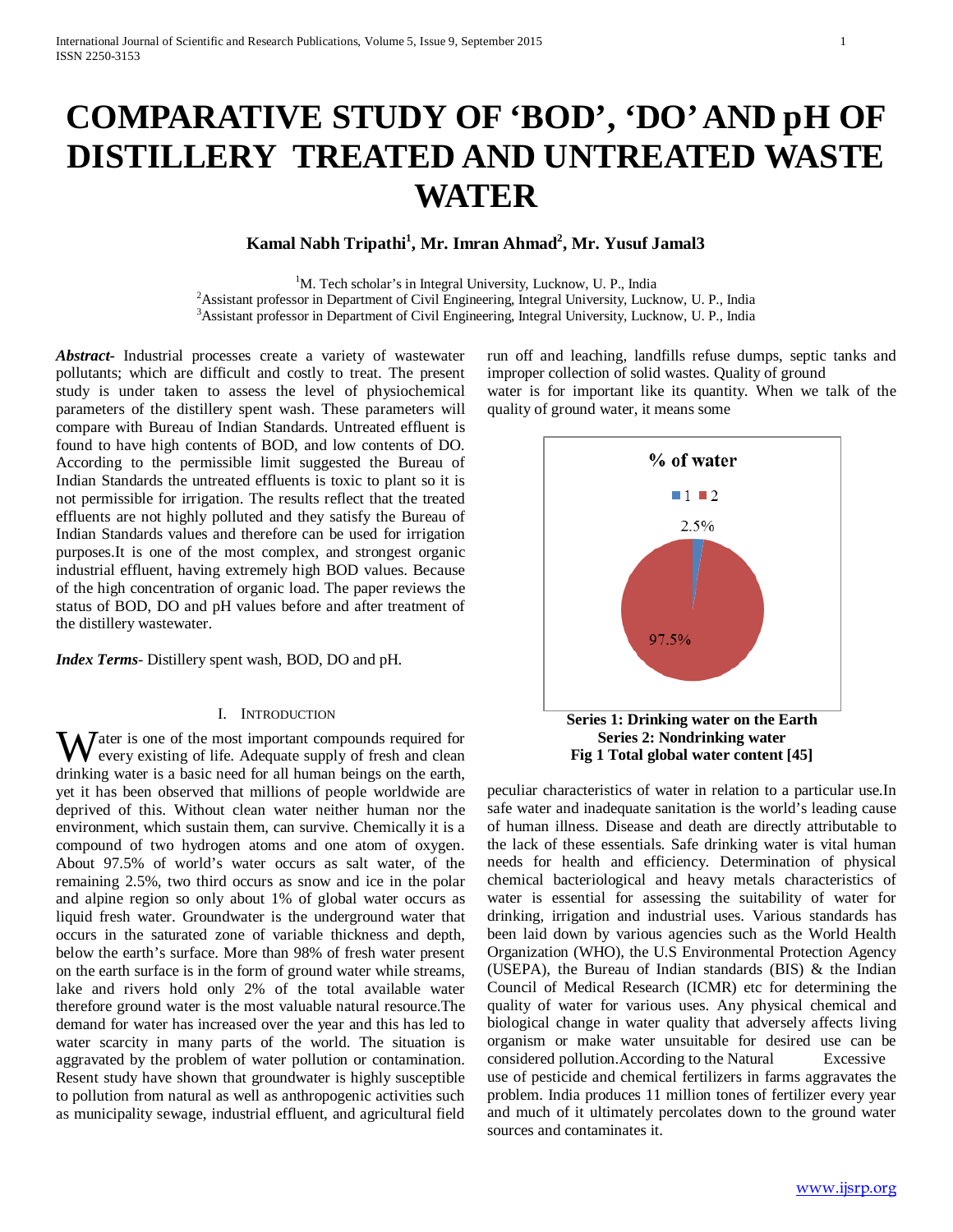Also Distilleries industries are one of the most polluting industries. In India there are about 579 sugar mills and 295 distilleries with a total installed capacity of 3198 million litres per annum and a yearly production of 1587 million litres alcohol. Alcohol is produced from molasses by two type of fermentation processes, Praj type and Alfa Laval distillation. In Praj type one litres alcohol produced about 12-15 litres of spent wash where as in the Alfa Laval continuous fermentation and distillation process only 7-8 litres of waste water per litres of alcohol is produced. The effluent coming from distillery industry is highly polluted which when seeps into the ground ultimately contaminated the ground water. [43]

### **1.1 Pollution And Toxicity Profile Of Distillery Effluent**

 The production and characteristics of spent wash are highly variable and dependent on feed stocks and various aspects of the ethanol production process. Wash water used to clean the fermenters, cooling water blow down, and boiler water blow down further contributes to its variability, [8]. In a distillery, sources of wastewater are stillage, fermenter and condenser cooling water and fermenter wastewater. The liquid residues during the industrial phase of the production of alcohol are liquor,

#### **1.2 General Physico-Chemical Characteristics**

| Parameter                             | Range                  |  |
|---------------------------------------|------------------------|--|
| Colour                                | Dark brown             |  |
| Odour                                 | Unpleasent burnt sugar |  |
| pH                                    | $3.8 - 4.4$            |  |
| Total solids (mg/L)                   | 60000-90000            |  |
| $TSS$ (mg/L)                          | 2000–14000             |  |
| TDS(mg/L)                             | 58000–76000            |  |
| $TVS$ (mg/L)                          | 45000–65000            |  |
| $COD$ (mg/L)                          | 70000–98000            |  |
| $BOD$ (mg/L)                          | 45000–60000            |  |
| Total nitrogen as N (mg/L)            | 1000-1200              |  |
| Potash as K2O (mg/L)                  | 5000-12000             |  |
| Phosphate as $PO4 \, (mg/L)$          | 500-1500               |  |
| Sodium as Na (mg/L)                   | $150 - 200$            |  |
| Chlorides as $Cl$ (mg/L)              | 5000-8000              |  |
| Sulfates as $SO4 \, (mg/L)$           | 2000–5000              |  |
| Acidity as CaCO3 (mg/L)<br>8000-16000 |                        |  |
|                                       |                        |  |
|                                       |                        |  |
|                                       |                        |  |

Typical characteristics of distillery spent wash, [27]

#### **Schematic Of Alcohol Manufacturing Process:**



#### **Fig. 2Manufacturing process of alcohols**

sugarcane washing water, water from the condensers and from the cleaning of the equipment, apart from other residual water. This extract is extremely polluting as it contains approximately 5% organic material and fertilizers such as potassium, phosphorus and nitrogen. The amount of water used in this process is large, generating a high level of liquid residues, [6]. The MSW is a potential water pollutant in two ways. First, the highly coloured nature of MSW can block out sunlight from rivers and streams, thus reducing oxygenation of the water by photosynthesis and hence becomes detrimental to aquatic life. Secondly, it has a high pollution load which would result in eutrophication of contaminated water courses, [11]. Due to the presence of putriciable organics like skatole, indole and other sulphur compounds, the MSW that is disposed in canals or rivers produces obnoxious smell. Undiluted effluent has toxic effect on fishesand other aquatic organisms. Spent wash also leads to significant levels of soil pollutionand acidification in the cases of inappropriate land discharge.It is reported to inhibit seed germination, reducesoil alkalinity, and cause soil manganese deficiency and damageagricultural crops [1] - [18]. However, effect of distillery effluenton seed germination is governed by its concentration and iscrop-specific. In a study by Ramanathe germinationpercent in five crops decreased with increase in concentrationof the effluent [30]. The germination was inhibited inall the five crops studied with concentration exceeding 50%.At the same time, organic wastes contained in distilleryeffluent are valuable source of plant nutrients especially N, P, K and organic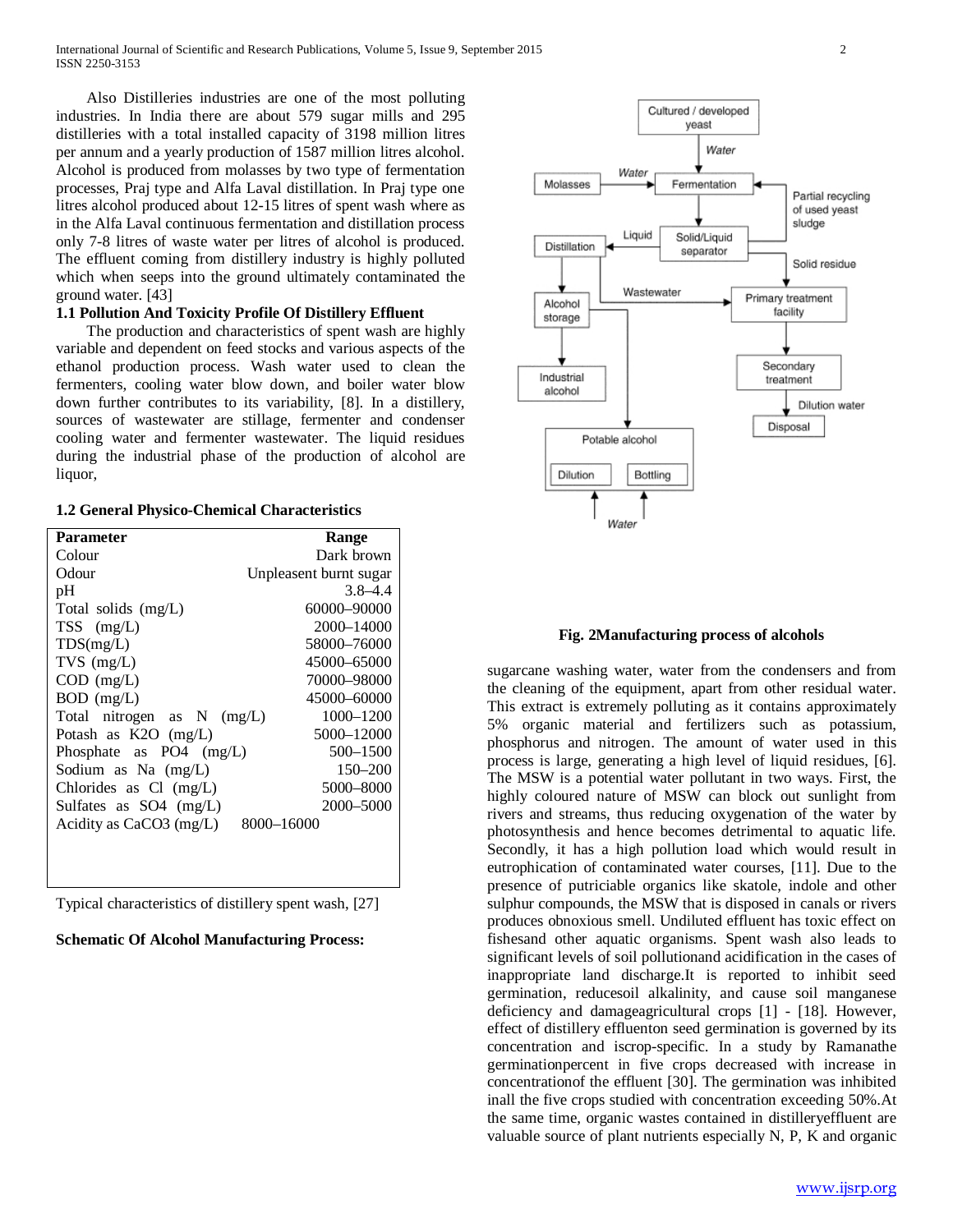substrates if properly utilized [29]. For instance, distillery effluent in combination with bio amendments such as farm yard manure, rice husk and Brassica residues was used to improve the properties of sodic soil [18]. The use of fungi for bioconversion of distillery waste into microbial biomassor some useful metabolites have been recently reviewed by Friedrich. [12].

## II. AVAILABLE TECHNOLOGIES

## **2.1 Traditional Treatment Practices**

 Most of the wastewaters from different distillery sources were historically discharged directly into the soil or in ground water. Reich proposed one of the first treatment systems; a continuous integrated method to concentrate the stillage by fermentation, where the fermenter discharge was centrifuged and the yeast that was not recycled was drum-dried for use as an animal feed [31]. The stillage was concentrated to 70 to 80% solids and then neutralised with potassium carbonate  $(K_2CO_3)$ . The concentrated, neutralised wastewater was passed through low-temperature carbonising retorts and activated at 870ºC, and the resultant carbonUnderwent aqueous extraction to produce potash fertiliser (potassium oxide (K2O)), potash liquor and char. A decade later, Montanani reported on the slightly more developed Tibrocal system, in which stillage was neutralised with lime [calcium oxide (CaO) or calcium hydroxide  $(Ca(OH)<sub>2</sub>)$ ] and then evaporated in 10 cm shallow containers, again for use as a fertiliser [24]. Other similar schemes were proposed by Chakrabarty and Yamauchi With the difference that crystallised potassium sulphate was produced instead of potassium oxide. [7]- [42]. In Europe, distillery wastewater was incinerated, normally yielding 34.7% of potash fertiliser and 2.2% phosphorus oxide (or ceramic oxide  $(P_2O_5)$  [33]. Another method was distillery wastewater concentration to 30 to 40° Brix, followed By spray drying and combustion at 700ºC, with the resultant ash being collected at the column base [15]. Similar methods were used with small variations, such as concentration of the stillage to 60% solids and spray drying into fuel gases, [10]. Tartrate removal has also been used as pre-treatment step [38]. Fluidised bed combustion of stillage, followed by heat recovery, has also been suggested [19]. However, scale formation was reported as a problem in some of the incineration and evaporation schemes, and the energy costs were prohibitive. Jackman reported on Brazilian efforts to reduce scaling and to raise the ash fusion temperature by adding other chemicals. [16] The French practice was to concentrate the stillage to 60% solids and then use it as a fertiliser at an application rate of 2.5 to 3.0 tonnes per hectare [20]. Monteiro considered this method uneconomical in the Brazilian context. [25]. the extraction of specific chemicals from wine distillery wastewater for sale as byproducts has been conducted to offset the costs of wastewater treatment and to improve subsequent treatment and disposal [44]. Gypsum  $(CaSO<sub>4</sub>.2H<sub>2</sub>O)$  was recovered by the addition of seed crystals to the stillage at 80ºC and stirring at 22 to 25 rpm for 60 minutes. This alleviated the problem of gypsum precipitation in cases where stillage was to be used for fodder yeast growth. Potassium and its double salt  $(K_2SO_4.5CaSO_4.H_2O)$  can also be removed from wastewater concentrated to 30 to 60ºBrix [17]. It is found that stillage concentrated to 60 to 80º Brix formed coagulate when soluble phosphate was added and the temperature was increased to 105 to 120ºC [2]. The coagulate was then dried further and used as a fertiliser or ruminant fodder. Dubey stated that glycerol and germ oil were other chemicals that could be recovered from distillery wastewaters, but, even as late as 1980, distillery wastewater or stillage was still usually just evaporated to provide animal feed or fertiliser, or incinerated for the possible recovery of the potash [35].

#### **2.2 Current Treatment and Disposal Options**

 More recent wine distillery wastewater treatment includes methods to remove recalcitrant compounds by physicochemical processes using distillery waste water and biologically-treated distillery wastewater [28]. In one case example, the physicochemical treatment of biologically-treated wastewater using conventional coagulant iron pickling wastewater supplemented with coagulant aid generated an effluent with COD in the range 940 to 1780 mg/L and a BOD of 25 to 30 mg/L. During this study, the colour of the treated wastewater was in the range of 580 to 1100 platinum cobalt units. It was recommended that the waste sludge from this industry be utilized as a substitute for conventional coagulants. Wastewater generated after chemical coagulation could be further treated efficiently by using 8 g/L of activated carbon with a contact time of 45 min to reduce residual COD to <250 mg/L to meet discharge limits [28]. Anodised graphite anodes were found to be suitable for the treatment of wine distillery wastewater, especially in the presence of supporting electrolytes such as sodium halide, or sodium chloride, which was found to be the most effective in the degradation of polyphenols [22]. Later a combination of the Fenton coagulation/ flocculation process (using  $H_2O_2/Fe_{2+}$ ) for the treatment of wine distillery wastewaters obtained a 74% reduction in COD under optimized conditions [3]. The worldwide scarcity of water is a strong incentive for recovering clean water for reuse from wastewaters. Nataraj investigated the treatment of distillery spent wash by removing the colour and the contaminants using a combination of NF and RO processes [26]. Due to the high fluxes obtained, significant rejection rates of total dissolved solids (TDS), COD, potassium and chloride concentrations were achieved. The absence of heat energy requirements in this application. And the high rate of mass transfer generated by RO showed that a large amount of clean water could be permeated economically instead of being vaporized by energy-intensive evaporation Processes or steam distillation using tall towers. Water reclaimed by NF and RO is suitable for use in both municipal and industrial applications. Chemical oxygen demand was considerably reduced in distillery wastewaters in India in order to reduce the cost of wastewater disposal. This process emphasized the recovery and recycling of valuable chemicals contained in the wastewaters [26]. Some methods of treatment of wine distillery waste water result in single cell production, the production of organic acids for sale in the industrial market, and the production of viable biological products, including enzymes, astaxanthia, plant hormones and biopolymers such as chitosan [41]. Glycerol recovery, first suggested in 1974, was finally achieved towards the end of the 20th century by concentrating wastewater to 60% solids, followed by the addition of quicklime (calcium oxide (CaO)) and ethanol, which led to the precipitation of 90% of the glycerol that was present. Germ oil was obtained by heating distillery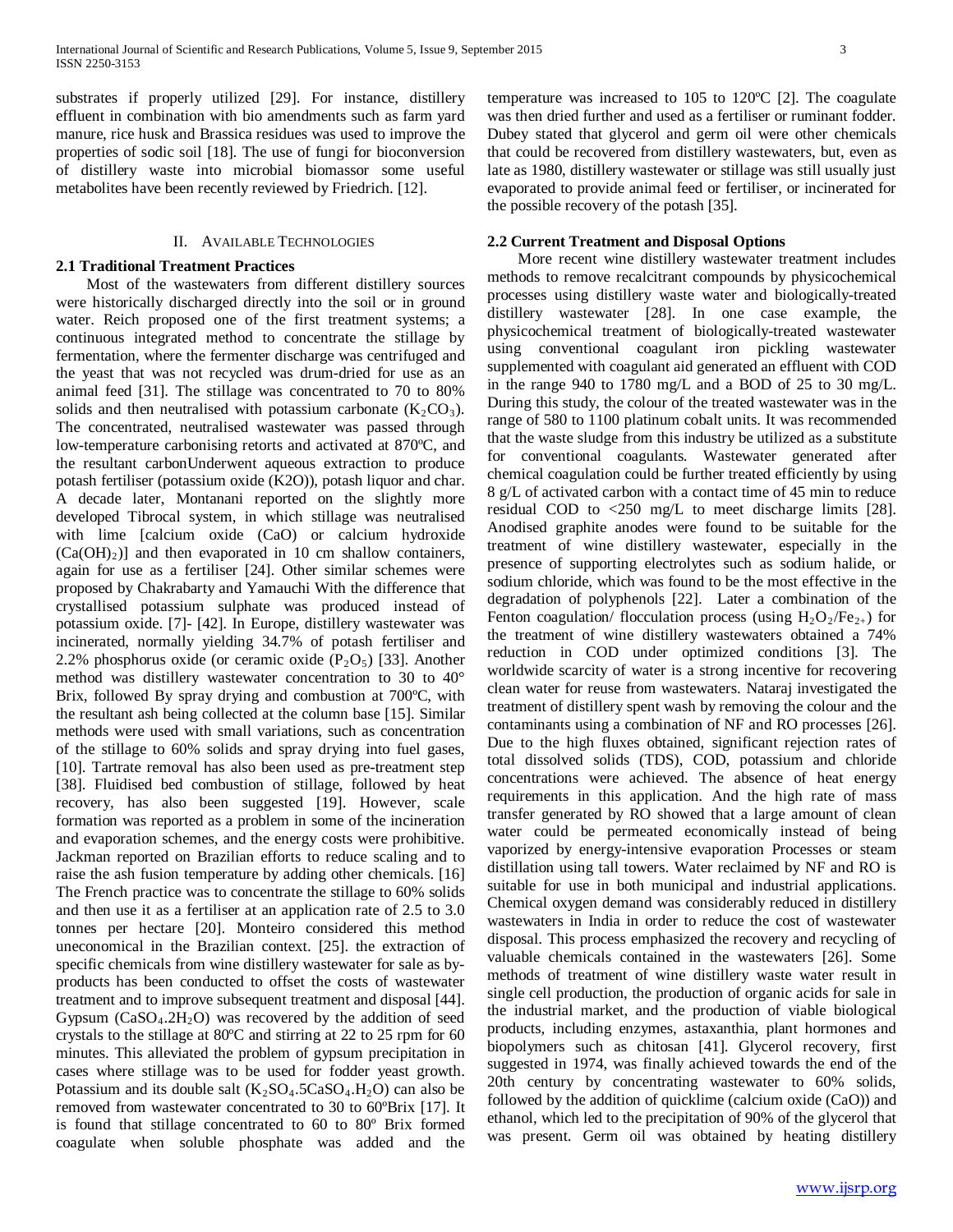wastewater, centrifuging at 6000 g and extracting the oil solvent from the lightest fraction. As with the generation of fertilizer for direct land application, the economics of any treatment method rely heavily on the financial value that can be assigned to the resultant product. The pre-treatment of wine distillery waste water with ozone improves its kinetic behavior during anaerobic digestion, but at the same time decreases COD removal efficiencies [4] - [23]. Martin investigated the ozonation of vinasse in trying to reduce COD. [23]. Vinasse is known to be chemically very complex because of the high content of polyphenols, which delay biological processes such as anaerobic digestion. As a result, ozonation is seen as a desirable chemical pre-treatment prior to biological treatment because it is capable of converting the inhibitory and refractory compounds into simpler, low molecular weight compounds that are more readily degradable by microorganisms. Ozonation of aromatic compounds usually increases their biodegradability. However, in many cases the chemical pre-treatment used to make the waste biodegradable diminishes the COD of the wastewater, although intermediate compounds of higher microbial toxicity can be generated, depending on the type of ozonation used as pretreatment [23]. In such cases, an alternative chemical oxidant has been used, and the treatment of wine distillery wastewater in a continuous reactor using a combination of ozonation and aerobic degradation in activated sludge systems has also been investigated [4]. In this combined system, oxidation by ozone achieved a reduction in the organic substrate concentration of 4.4 to 18%, while removal of the content of phenol compounds in the range of 50 to 60% was achieved. Aerobic degradation of these vinasses by activated sludge in experiments using varying hydraulic retention time (HRT) and substrate concentration provided organic substrate removal in the range of 12 to 60% [4]. Ozonation of this aerobically pre-treated vinasse led to an increase in COD removal efficiency from 16 to 21.5%, as well as higher rate constants [4]. Schafer later applied membrane filtration with concomitant chemical treatment in the management of wastewaters containing natural organic problems [34]. COD removal efficiencies were improved in aerobically pre-treated and then ozonated wastewaters [4].

#### III. EXPERIMENTAL VIEW

#### **3.1 Preparation of bagasse activated carbon (BAC):**

 Bagasse are collected from sugar industry and dried in oven at 110oC followed by sieving with mesh of pore size 425 . The sieved particles were washed several times with water and dried at 110oC for 6 hours in hot air oven to remove all the moisture content. The dried bagasse was then treated in combination with concentrated H2SO4and H3PO4in ratio of1:1 by volume, as activating agent to produce activated carbon. The sample was then washed with distilled water and soaked in 1% sodium carbonate solution for about 8 hours. The washing of sample with distilled water was continued until the pH of wash water turned to neutral. The samples were dried in hot air oven at 110oC for 24 hours. The final adsorbent are stored in airtight containers before using for adsorption studies. High moisture content is not desirable as it dilutes the adsorption capacity of the activated carbon and thus, larger dosages would be required. High ash content is not desirable as ash is the residue that remains when the carbonaceous material is burned off, the ash content indicates the inorganic constituents (mainly minerals such as silica, aluminum, iron, magnesium and calcium), associated with the carbon sample. These metals might leach from the activated carbon during adsorption and affect their performance adversely by competitive adsorption with the adsorbate. Hence, the prepared BAC was analyzed for pH, moisture content, conductivity, volatile matter content and ash content.

## **3.2 Dissolved Oxygen**

 The various gases which may get dissolved in water due to its contact with atmosphere or the ground surface may be nitrogen, methane, hydrogen sulphide, carbon di oxide and oxygen. The concentration of oxygen gas in river water is important. Oxygen gas is generally absorbed by water from the atmosphere; Algae and other tiny plant life of water also give oxygen to the water, but are being consumed by unstable organic matter for their oxidation. Hence, if the oxygen present in water is found to be less than its saturation level, it indicates presence of organic matter and consequently making the water suspicious.Dissolved oxygen is required for the respiration of aerobic microorganisms as well as all other aerobic life forms. However oxygen is slightly soluble in water. The rate of biochemical reactions that uses oxygen levels tends to be more critical in summer because the stream flows are usually lower and thus the total quantity of oxygen available is also lower. The presence of dissolved oxygen in wastewater is desirable because it prevents the formation of noxious odors.The presence of oxygen in water in dissolved form is necessary to keep it fresh and sparkling. Dissolved oxygen is also important to aquatic life because detrimental effect can occur when DO levels drop below 4-5 mg/L, depending upon the aquatic species. Oxygen levels that remain below 1-2 mg/L for few hours can result in fish kills.

# **3.3 Hydrogen Ion Concentration (pH):**

 The pH value of water is measure of its alkalinity or acidity. More accuracy sated the pH is a measure of the hydrogen ion concentration in water. Mathematically this is the logarithm to the base 10 of reciprocal of the hydrogen ion concentration of pure water. Thus a pH value of 7 indicates neutral solution, neither alkaline nor acidic. A pH less than 7 indicates an acidic solution indicates the presence of carbonate of calcium and magnesium and a pH value of 8.5 or above usually indicates appreciable exchargeable solution.

#### **3.4 Biological Oxygen Demand**

 The extent of oxygen consumed by the organic matter present in water sample is known as Biochemical Oxygen demand (BOD). The BOD of raw water will indicate the extent of organic matter present in the water. If sufficient oxygen is present in water, the useful aerobic bacteria production will flourish and cause the biological decomposition of waste and organic matter, thereby reducing the carbonaceous material from the water. The amount of oxygen required in the process until oxidation gets completed is known as BOD. Polluted waters will continue to absorb oxygen for many months, till the oxidation gets completed and it is not practically possible to determine this ultimate oxygen demand. Hence the BOD of water during the first five days at  $20^{\circ}$ C. The dissolved oxygen is measured after the period of incubation. The difference between the original oxygen content and the residual oxygen content will indicate the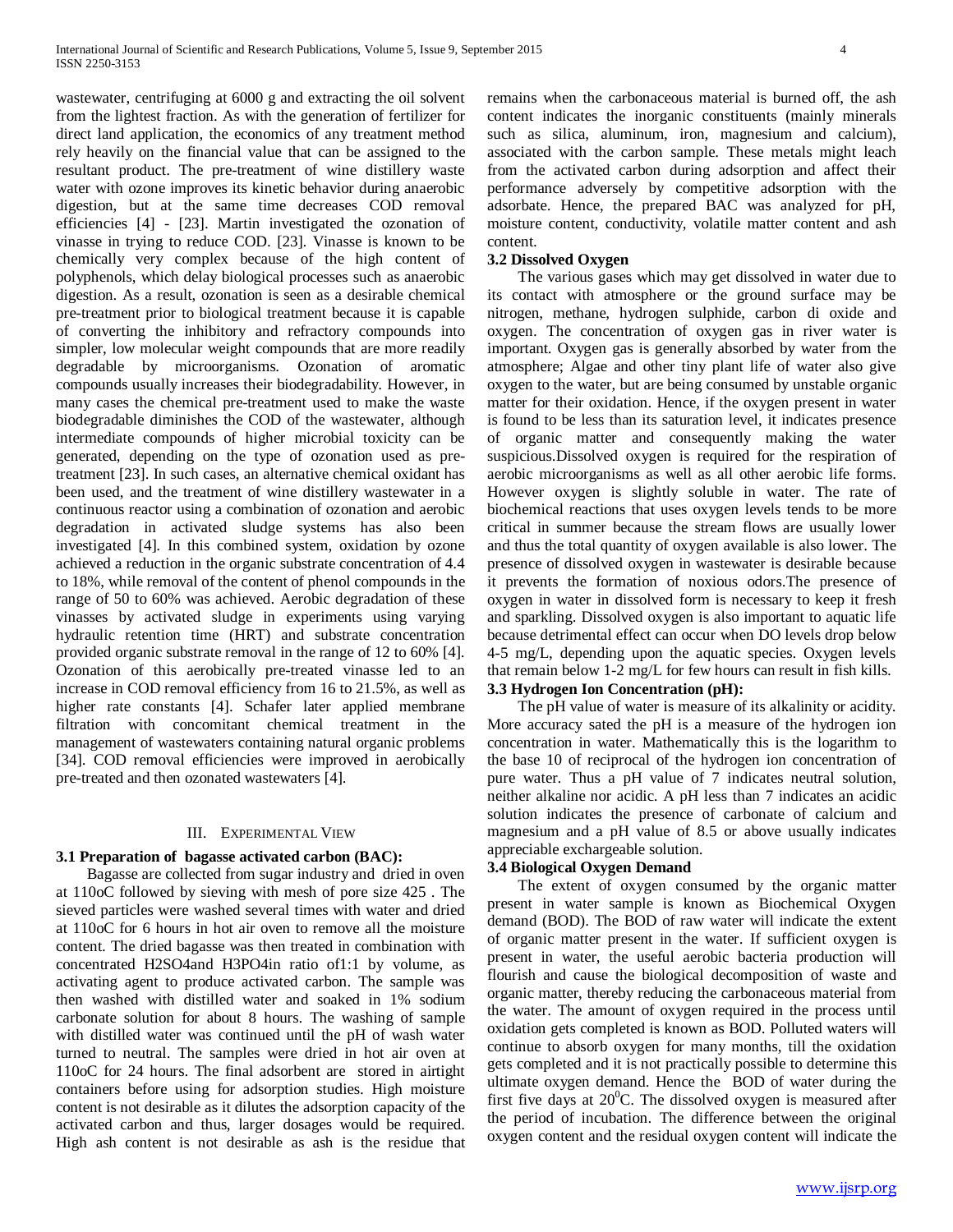oxygen consumed by the water sample in five days. If BOD of water is zero it means that no oxygen is required and thus no organic matter is present. The extent of pollution of sewage and other industrial wastewater is also measured by determining the values of their BOD.

### **3.5 Reagents Used**

 **Ferrous Ammonia Sulphate (FAS):** It was prepared according to the standard method by adding to about 9.80 gram FAS and 5 ml  $H_2SO_4$  in 250 ml distilled water.

**Sulphuric Acid :** It was prepared by adding 2.75 gram of and 272 ml of  $H_2SO_4$  in 500 ml distilled water Then it was allowed to stand for one day to dissolve  $AgSO<sub>4</sub>$ .

**Potassium Dichromate (K<sub>2</sub>CR<sub>2</sub>O<sub>7</sub>): It was prepared by** dissolving 16.65 gram of HgSO<sub>4</sub>, 83.5 ml H<sub>2</sub>SO<sub>4</sub> and 2.45 gram  $K_2$ CR<sub>2</sub>O<sub>7</sub> in 500 ml distilled water.

 **Phosphate Buffer:** It was prepared by adding 8.5 gram pot. Hydrogen phosphate, 21.75 gram Di Pot. Hydrogen phosphate, 33.4 gram di sodium hydrogen phosphate and 1.7 gram Ammonium chlorides dissolved in 500 ml distilled water and then dilute with 1litre distilled water.

 **Magnesium Sulphate:** It was prepared by adding 22.5 gram Magnesium sulfate in 1 liter distilled water.

Ferric Chloride (FECL): It was prepared by adding 2 gram FECl 1 liter distilled water.

 **Calcium Chloride:** It was prepared by adding 27.5 gram calcium chloride in 1 liter distilled water.

**MagnousSulphate (MnSO<sub>4</sub>): It was prepared by adding**  $364$  gram MnSO<sub>4</sub> in 1 liter distilled water.

 **Alkali Azide:** It was prepared by adding 125 gram NAOH Sodium hydrogen pallets, 37.5 gram potassium Iodide and 2.5 gram Sodium Azaid (NAH3) in 250 ml distilled water.

 **Sodium Thiosulphate of 0.025 Normality :** It was prepared by adding 6.205 gram in 1 liter distilled water.

**Starch Indicator:** It was prepared by adding 2 gram starch powder and 0.2 gram salicylic acid in 100 ml distilled water.

 **Potassium Chromate:**It was prepared by adding 12.5 gram Potassium Chromate in 100 ml distilled water and then after 12 hours filter the solution and add 250 ml distilled water.

| S.N            | <b>Parameter</b> | <b>Treated</b>     | <b>BIS</b>  |                     |
|----------------|------------------|--------------------|-------------|---------------------|
|                |                  | <b>Effluent</b>    | standards   | 3.6<br><b>Obser</b> |
|                | Colour           | Light Brown        |             | vation              |
| $\overline{2}$ | Temperature      | $38^{\circ}$ C     |             | <b>Table</b>        |
| $\mathbf{3}$   | pН               | 6.8                | $6.5 - 9.0$ | <b>Table</b>        |
|                | DO               | $2.3 \text{ mg}/l$ | $4-6$ mg/l  |                     |
| $\overline{5}$ | <b>BOD</b>       | 38000 mg/l         | 500000 mg/l |                     |

**Table 2**

| S.N | <b>Parameter</b> | <b>Unreated</b>    | <b>BIS</b>  |
|-----|------------------|--------------------|-------------|
|     |                  | <b>Effluent</b>    | standards   |
|     | Colour           | Light Brown        |             |
| 2   | Temperature      | $40^{\circ}$ C     |             |
| 3   | pH               | 4.6                | $6.5 - 9.0$ |
|     | DO               | $1.3 \text{ mg}/l$ | $4-6$ mg/l  |
|     | BOD              | 35000 mg/l         | 500000 mg/l |

 The Physico-chemical parameters of treated and untreated effluent viz. BIS standards

# **3.6.1 DO in effluent before treatment and after treatment**





Series 2: DO of treated effluent

#### **3.6.2 BOD in effluent before treatment and after treatment**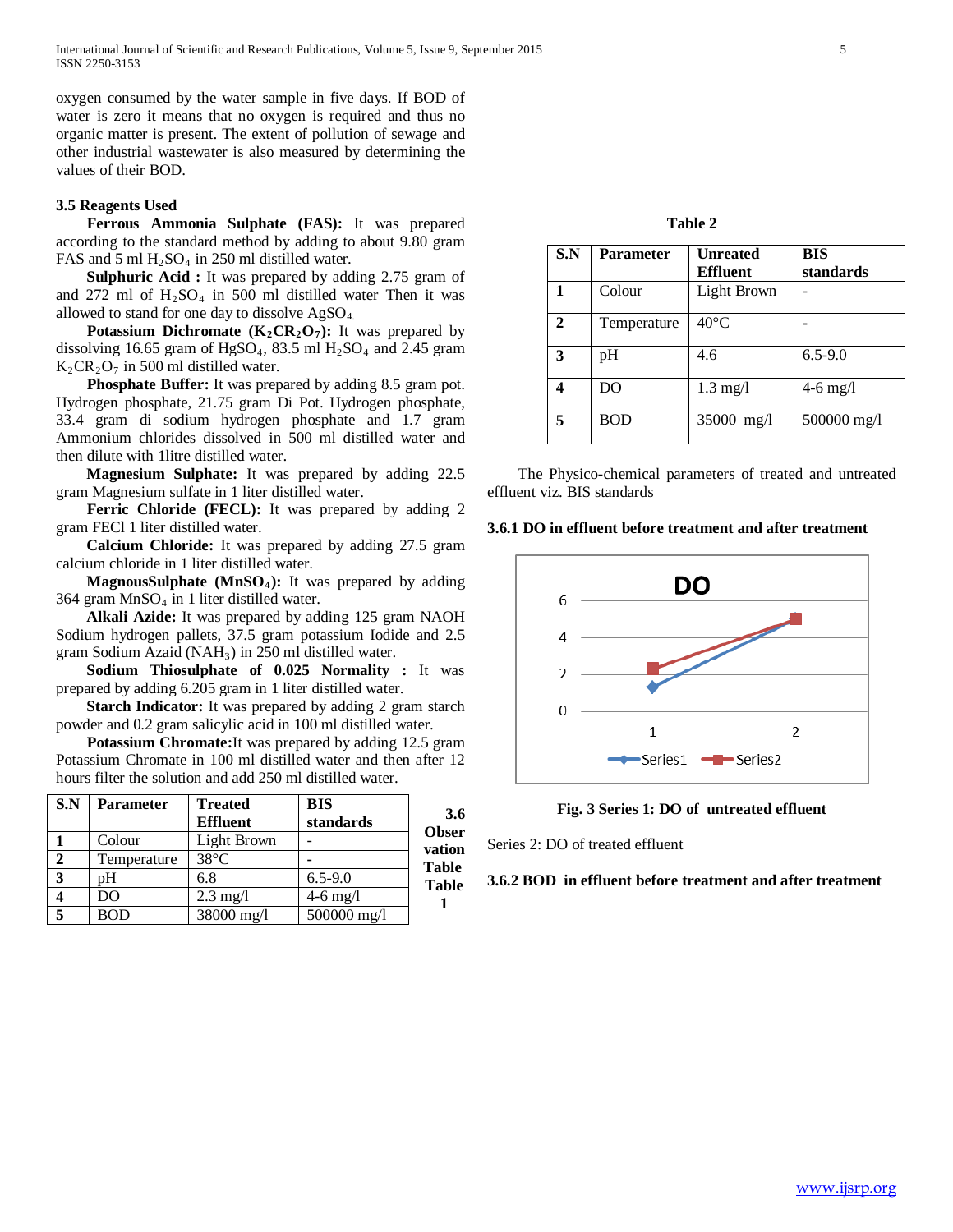

**Fig. 4 Series 1: BOD of untreated effluent**

Series 2: BOD of treated effluent



**3.6.3 pH in effluent before treatment and after treatment**

**Fig. 5 Series 1: pH of untreated effluent**

Series 2: pH of treated effluent

#### IV. CONCLUSION

 One of the most important environmental problems faced by the world is management of wastes. Now-a-days emphasis is laid on waste minimization. Pollution prevention focuses on preventing the generation of wastes, while waste minimization refers to reducing the volume or toxicity of hazardous wastes by water recycling and reuse.

 Here we conclude that the treatment are very important part of distillery spent wash, the major treatment as BOD concentration. We see that the BOD concentration is very high before treatment and it is reduces after treatment. If BOD values is high then the aquatic resion my not properly works

 The low contents of DO which is toxic to plants, so itis not permissible for irrigation. Treated effluent of distillery plant which is well balanced of chemicalsif it is diluted with other fresh water, will be suitablefor irrigation purposes.

#### **REFERENCES**

- [1] Agrawal, C.S., Pandey, G.S., Soil pollution by spent wash discharge: Depletion of manganese (II) and impairment of its oxidation. J. Environ. 1994.
- [2] Bass, H.H., Preparation of fertilizer and animal feed from molasses fermentation residue. United States Patent 3983255. 1974.
- [3] Beltran de Heredia, J., Dominguez, J.R. &Partido, E., Physio -chemical treatment for the depuration of wine distillery wastewaters (vinasses). Water Sci. Technol. 51(1), 159-166. 2005.
- [4] Benitez, F.J.Beltran-Heredia, J., Real, F.J. &Acero, J.L., Enhancement of the ozonation of wine distillery wastewaters by an aerobic pre treatment. Bioprocess Eng. 21, 459-464. 1999.
- [5] Beauro of Indian standard 2010.
- [6] Borrero, M.A.V., Pereira, J.T.V., Miranda, E.E., An environmental management method for sugar cane alcohol production in Brazil. Bio mass Bio energy. 25, 287–299. 2003.
- [7] Chakrabarty, R.N., Potash recovery a method of disposal of distillery wastes and saving foreign exchange. In: Proc. Symp. On Ethyl Alcohol Production Techniques, New Delhi, India. pp. 93 – 97. 1964.
- [8] CPCB (Central Pollution Control Board). Pollution Control Acts, Rules, Notifications issued there under, vol. I.
- [9] Duarte, E., Martins, M., Carvalho, E., Costa, S., Spranger, I., An integrated approach for overcoming the environmental impacts of wineries wastewaters a Portuguese case study. In: Proceedings of International Symposium of the Vine and wine, 07–10 October, 1997.
- [10] Dubey, R.S., Distillery effluents treatments and disposal. Sugar News Annual 6, 9-26. 1974.
- [11] Fitz Gibbon, F., Singh, D., McMullan, G., Marchant, R., The effect of phenolics acids and molasses spent wash concentration on distillery wastewater remediation by fungi. Process Biochem. 33, 799–803. 1998.
- [12] Friedrich, J., Bioconversion of distillery waste. In: Arora, D.K. (Ed.), fungal biotechnology in agriculture, food and environmental applications. Marcel Dekker Inc., New York, pp. 431–442. 2004.
- [13] Goyal SK, Seth R, Handa BK. Diphasic fixed-film bio methanation of distillery spent wash. Bio resource Technol 1996; 56:239–44.
- [14] Ghose et al. (1986)
- [15] Gupta, S.C., Shukla, J.P. &Shukla, N.P., Recovery of crude potassium salts from spent wash of molasses distilleries by fluidized incineration. In: Proc. 36th Ann. Conv. Sugar Technologies Assoc. 1968.
- [16] Jackman, E.A., Distillery effluent treatment in the Brazilian National Alcohol Programme. Chem. Eng. 319, 239-242. 1977.
- [17] Juslingha van, J. (Invr.) N.V. CentraleSuikerMaatshapij, Process for removing potassium from molasses or vinasse in the form of its double salt K2SO4.CaSO4.1H2O. German OLS 1817550. 1970.
- [18] Kaushik, A., Nisha, R., Jagjeeta, K., Kaushik, C.P., Impact of long and short term irrigation of a sodic soil with distillery effluent in combination with bioamendments. Biores. Technol. 96, 1860–1866. 2005.
- [19] Kujala, P., Hull, R., Engstrom, F. &Jackman, E., Alcohol from molasses as a possible fuel and the economics of distillery effluent treatment. Sugar Azucar 29, 32-39. 1976.
- [20] Lewiki, W., Introduction to the technology, application and marketing of concentrated vinasses from the molasses fermentation industry. Z. Zuckerindustrie 27, 302-303. 1977.
- [21] lenntech.com
- [22] Manisankar, P., Rani, C. &Viwanathan, S., Effects of halides in the electrochemical. 2004.
- [23] Martin, M.A., Raposo, F., Borja, R. & Martin, A., Kinetic study of the anaerobic digestion of vinasse pre-treated with ozone, ozone plus ultraviolet, and ozone plus ultraviolet light in the presence of titanium dioxide. Process Biochem. 37, 699-706. 2002.
- [24] Montanani, F.N., Ingenieria Sanitaria 8, 21-43. 1954.